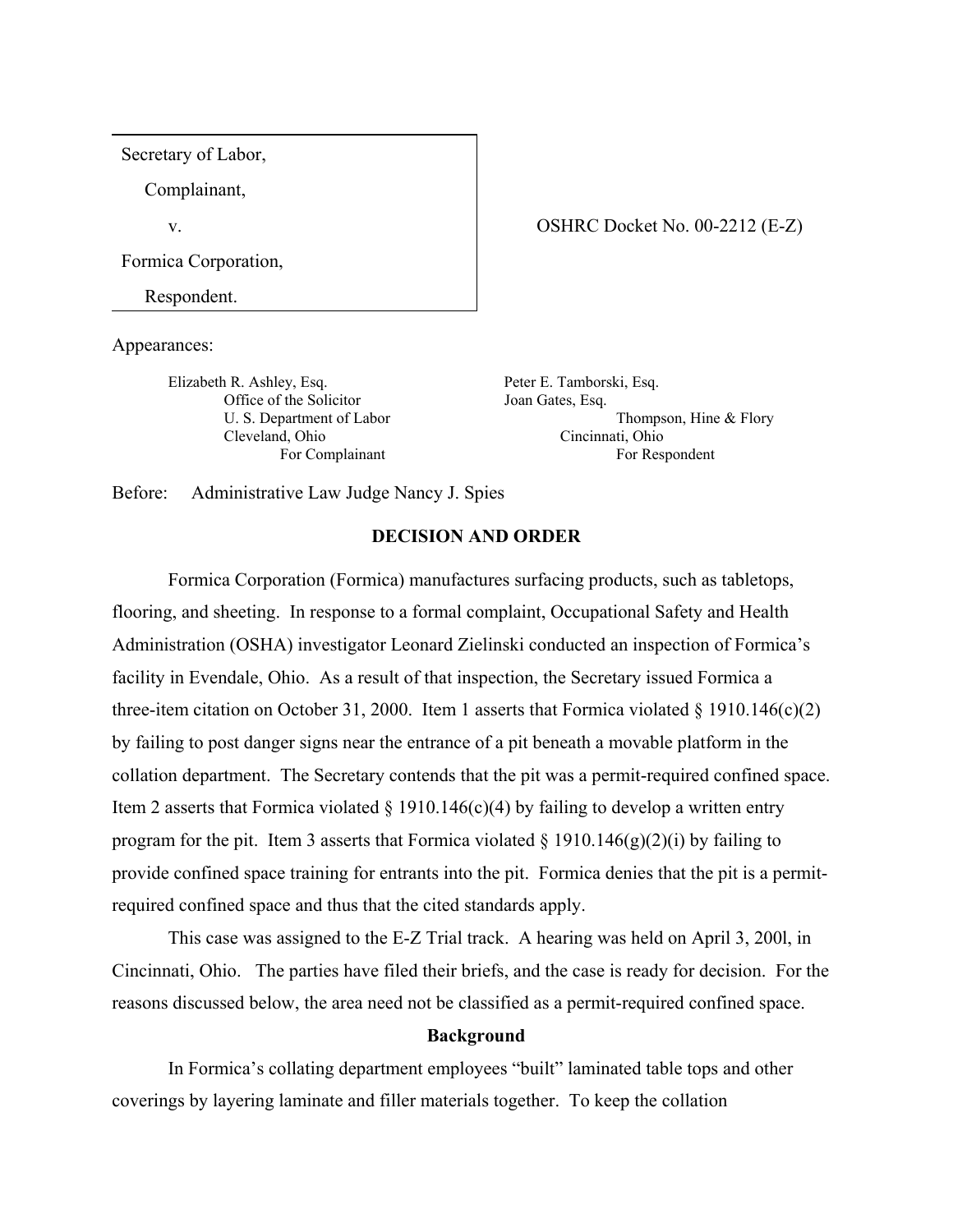assemblers/operators from bending over too far as they combined the materials, the assemblers used two adjacent, vertically adjustable tables to hold the materials (Tr. 17, 25). The assemblers controlled the upward and downward movement of the platforms by pushing on buttons at control panels near the platforms. The adjacent platforms were raised or lowered to the preferred height of the assemblers. A common pit beneath the floor accommodated the platforms at the lower levels (Tr. 28).

Approximately every 6 months, employees in the collating department suspended their regular duties so that the department could be cleaned. Employees bid by seniority for the available cleaning jobs. Because small pieces of laminate and filler materials often broke off and fell beneath the platforms into the pit area below, cleaning the pit area was one of these jobs. In August 2000 employees Linda Estes and Paula Tolkis stepped through the platforms' trap door into the pit below to gather up and remove the pieces of material. It took the women their full shifts to clean the pit area (Tr. 16, 18, 21, 26, 30, 105).

#### **Discussion**

The Secretary has the burden of proving: (a) the applicability of the cited standard, (b) the employer's noncompliance with the standard's terms, (c) employees access to the violative conditions, and (d) the employer's actual or constructive knowledge of the violation. *Atlantic Battery Co.*, 16 BNA OSHC 2131, 2138 (No. 90-1741, 1994). The primary issue in the case is whether the Secretary met the first element of her proof, *i.e.,* the applicability of the standards. If it is determined that the pit area is a permit-required confined space (PRCS) within the meaning of § 1910.146, Formica concedes that it failed to comply with the terms of the cited standards.

#### The Pit

The collating tables measured 17 feet long by 10 feet wide, and the pit beneath the tables had the same dimensions and was 4 feet deep. The mechanical equipment inside the pit raised and lowered the platforms (Tr. 6, 48-49). Each of the adjacent platforms had two trap doors; but when employees cleaned the pit, they opened (and were apparently aware of) only one of them. The platforms were leveled, the trap door opened, and the employees stepped into the pit without the aid of a ladder. The trap door remained open during cleaning (Tr. 38-41).

The mechanical equipment was located inside the pit. A motor in the approximate middle of the pit connected to two smaller shafts extending in opposite directions outward into gear boxes. From either side of each gear box, longer 6-foot drive shafts connected to vertical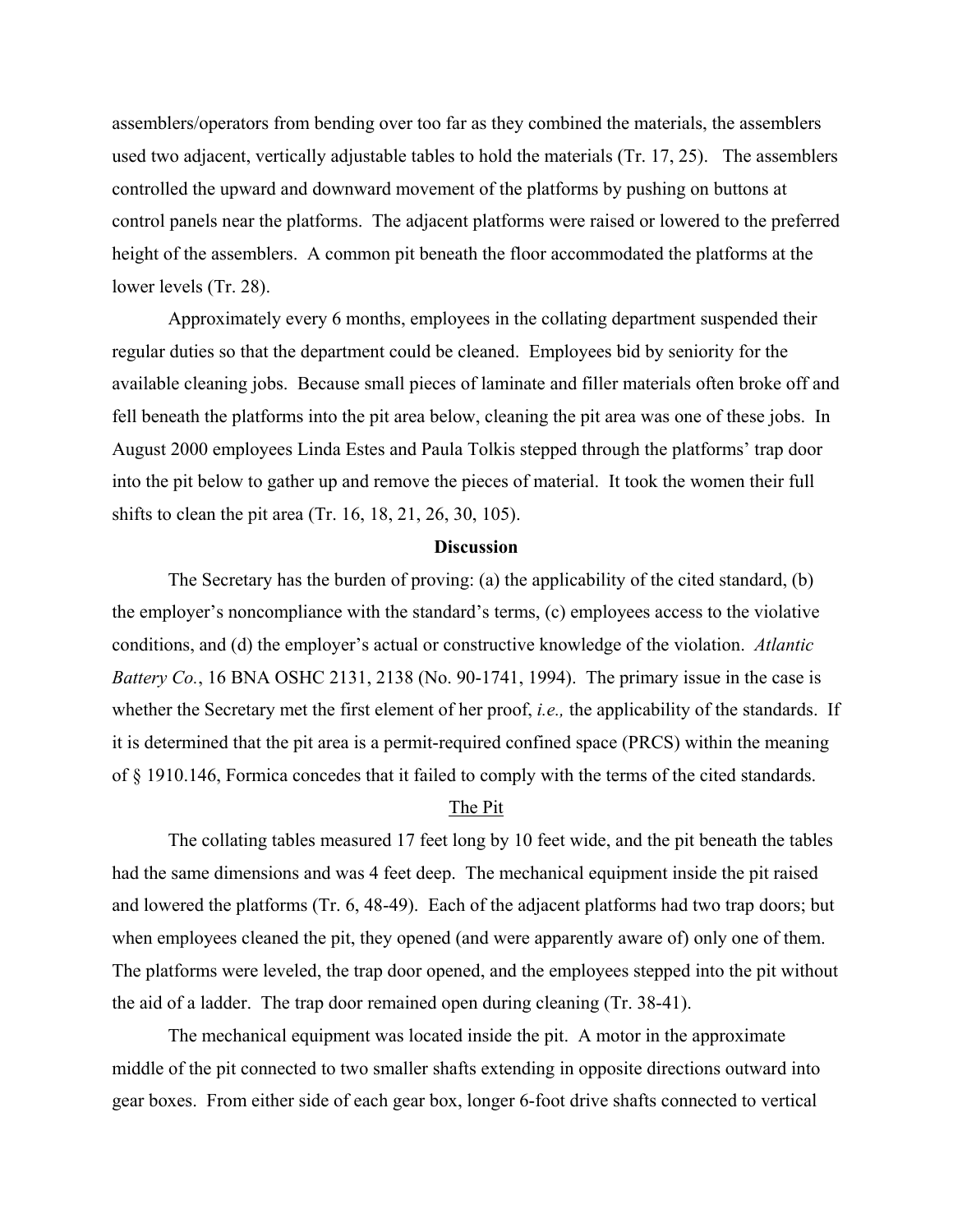screw jacks in the four corners of the pit. This mechanism, which was installed 4 or 5 inches above the floor, formed a rough letter-H on the pit floor. The motor, all the gear boxes, and the screw jacks were enclosed. The drive shafts were smooth and had no nip points, but they revolved at a speed of 300 rpm (Exh. C-1; Tr. 82, 128-130, 145). Entrants could make contact with the revolving shafts if the equipment was energized.

#### Is the Pit a Permit Required Confined Space?

The parties agree that the pit area beneath the collating tables met the standard's definition of a "confined space." A confined space is considered to be "permit required" (PRCS) if it has: (1) hazardous atmospheres, (2) materials which could engulf an entrant, (3) hazardous internal configurations, or (4) "any other recognized serious safety or health hazard" (§1910.146(b)). The parties stipulate that only the fourth criteria could apply. According to the Secretary, the pit contained "recognized serious" safety hazards because of the potential operation of the mechanical equipment and the resulting movement of the platform.

Formica had a lockout-tagout (LOTO) program in place for the facility, and the control for the mechanical equipment in the pit was de-energized and locked at all times while the employees cleaned the pit in August 2000 (Tr. 6, 19).<sup>1</sup> For this reason and because of its LOTO program, Formica contends that it had already eliminated any exposure to a hazard in the pit.

As Zielinski testified, relying on controls to prevent movement of mechanical equipment does not remove the hazard from a confined space. Controls bring with them the possibility that the control system could fail and injure an entrant. The potential exists that entrants might not use LOTO or might not use it correctly, thus allowing someone unknowingly to reactivate the equipment. The existence of a hazard from mechanical equipment is not dependent upon whether the equipment was de-energized before entry. Use of LOTO cannot serve permanently to reclassify a PRCS to non-PRCS status unless the mechanism was permanently locked out.<sup>2</sup>

While temporarily de-energizing mechanical equipment does not negate a PRCS classification, the mere existence of mechanical equipment in a confined space does not

 $<sup>1</sup>$  The method used to de-energize and lock the collating tables did not comport with either the Secretary's</sup> LOTO standard or Formica's LOTO policy because the entrants did not have control over locks to the start-up connection which moved the platforms (Tr. 88, 136).

 $2^2$  This position is bolstered by the language of the preamble for the confined space standard which addresses reclassifying a PRCS as non-PRCS under § 1910.146(c)(7)(i). It concludes that this procedure "will apply primarily to spaces containing hazardous energy sources or containing engulfment hazards" (Exh. C-2, p. 4490).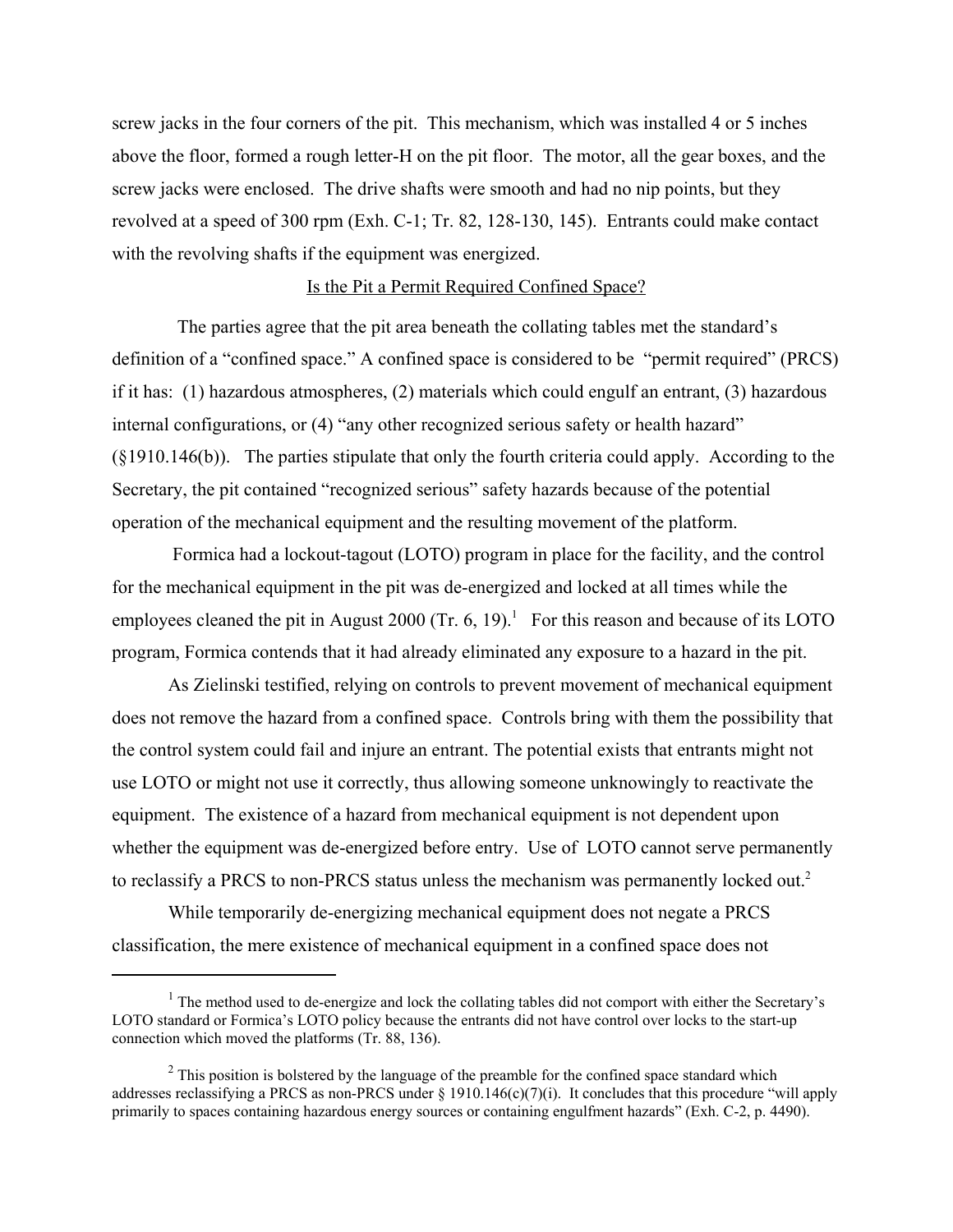automatically yield the PRCS classification. In May 1995, the Directorate of Compliance Programs for OSHA published CPL 2.100 ("Application of the Permit-Required Confined Space (PRCS) Standard, 29 C.F.R. 1910.146") (Exh. C-3). The CPL addresses the circumstances under which a confined space may be classified as PRCS because of "recognized serious safety or health hazards."3 The CPL is organized in question and answer form. The pertinent section provides (Exh. C-3, p. 25, boldface in original, italics added):

**10. The definition of permit-required confined space contains the phrase "and recognized serious safety and health hazard" as one of its hazard characteristics which would result in a confined space being classified as a permit space. The "Types of Hazards" listing in the Confined Space Hazards section of OSHA's Confined Space Entry Course No. 226 identifies hazards.** *Does the mere presence o[f] non-specific hazards such as physical hazards* **(e.g. grinding, agitators, steam, mulching, falling/tripping,** *other moving parts***) . . . which do not pose an immediate danger to life or health or impairment of an employee's ability to escape from the space constitute a hazard which would invoke this characteristic?** 

When a hazard in a confined space is immediately dangerous to life or health, the "permit space" classification is triggered. The list referenced above is only illustrative of the general range of confined space hazard which could, but not necessarily always, constitute a hazard which would present an immediate danger to life or health, such that "permit Space" protection would be required. **The determination of whether the resulting exposure to a hazard in a confined space will impair the employee's ability to perform self-rescue is the aspect that must be addressed by the employer.** 

*In order for [a] "serious safety and health hazard" to be recognized as being an impairment to escape, its severity potential for resulting physical harm to an employee must be considered.* 

The Secretary foresees the following hazards: (1) the entrant's clothing becoming entangled in the rotating shaft thus crushing a part of the body; (2) the platform descending on entrants, hitting or even crushing them; or (3) entrants attempting to exit through a gap made between one platform at its uppermost limit and the other at its lowest level (rather than through the trap door) causing a crushing injury if the platforms unexpectedly moved in opposite directions.

OSHA's scenarios do not translate into a serious hazard that is also recognized. The

<sup>&</sup>lt;sup>3</sup> While OSHA's CPLs and other directives generally are not binding on the Commission, the Commission has adopted the reasoning of CPL 2.100, as noted in *Drexel Chemical Co.,* 17 BNA OSHC 1908, 1910, footnote 3 (No. 94-1460, 1997).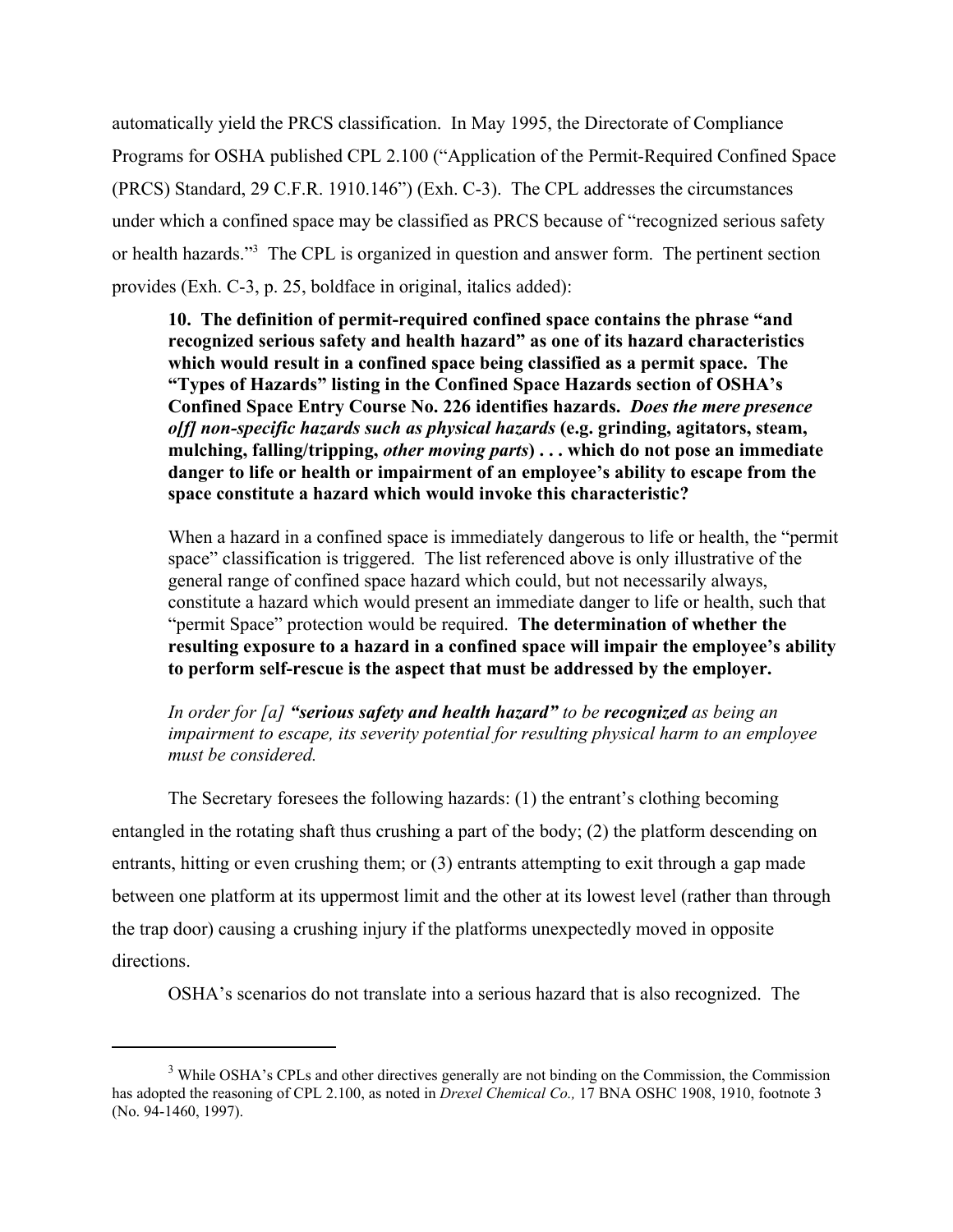conjectures do not present a realistic potential for the type of harm which could impair escape from the collating pit. The collating platforms moved only so long as an operator continued to depress the pressure sensitive switch (Tr. 28). Since the trap door remained opened during the cleaning process, materials would not be placed on the opened table. Potential operators would thus have no reason to move the table. But if they did, the operators would be within 3 to 12 feet of the trap door, depending on where the operators stood. They could be in voice contact with an entrant even while the machinery ran, or they could have the entrant in sight (Exh. C-1; Tr. 6-7).

The platforms moved at only 10 inches per minute. Entrants would not be crushed by the descending platform even if their clothing were caught by the shaft. Not only did the platform have a limit switch; but if that failed, a metal skirt around the pit stopped the platform 2 inches below the limit switch cutoff. The platform could not descend fully to the floor (Tr. 126, 133, 142). Formica's safety manager Michael End testified credibly that when the platform was stopped at the lowest point, the space between the platform and the mechanism was 18 inches and between the platform and the floor was 26 inches. If an entrant's arm or leg was trapped on top of the mechanism, a distance of 18 inches remained and the limb would not be crushed. Even if injured and alone (which was not how the work was done) entrants could boost themselves by standing on the enclosed parts of the mechanism and pulling themselves out of the pit.

The possibility of employees crawling between adjacent platforms raised and lowered to opposite limits was extremely remote. The platforms were never placed in that position (Tr. 32). Apparently, an operator would have to seek intentionally to injure the entrant for it to occur. Such a possibility does not even rise to the level of Zielinski's "long shot" (Tr. 94).

It is concluded that the configuration of the mechanism in the pit and the circumstances of its operation do not realistically present a hazard. To the extent that a hazard could exist, it would not significantly impair self-rescue. Since the pit did not contain a "recognized serious safety hazard," it need not be classified as a PRCS. The cited standards, which apply only to a PRCS space, do not apply to the collating pit. The Secretary failed to prove an element of her prima facie case, and the violations are vacated.

#### **FINDINGS OF FACT AND CONCLUSIONS OF LAW**

The foregoing decision constitutes the findings of fact and conclusions of law in accordance with Rule 52(a), Fed. R. Civ.P.